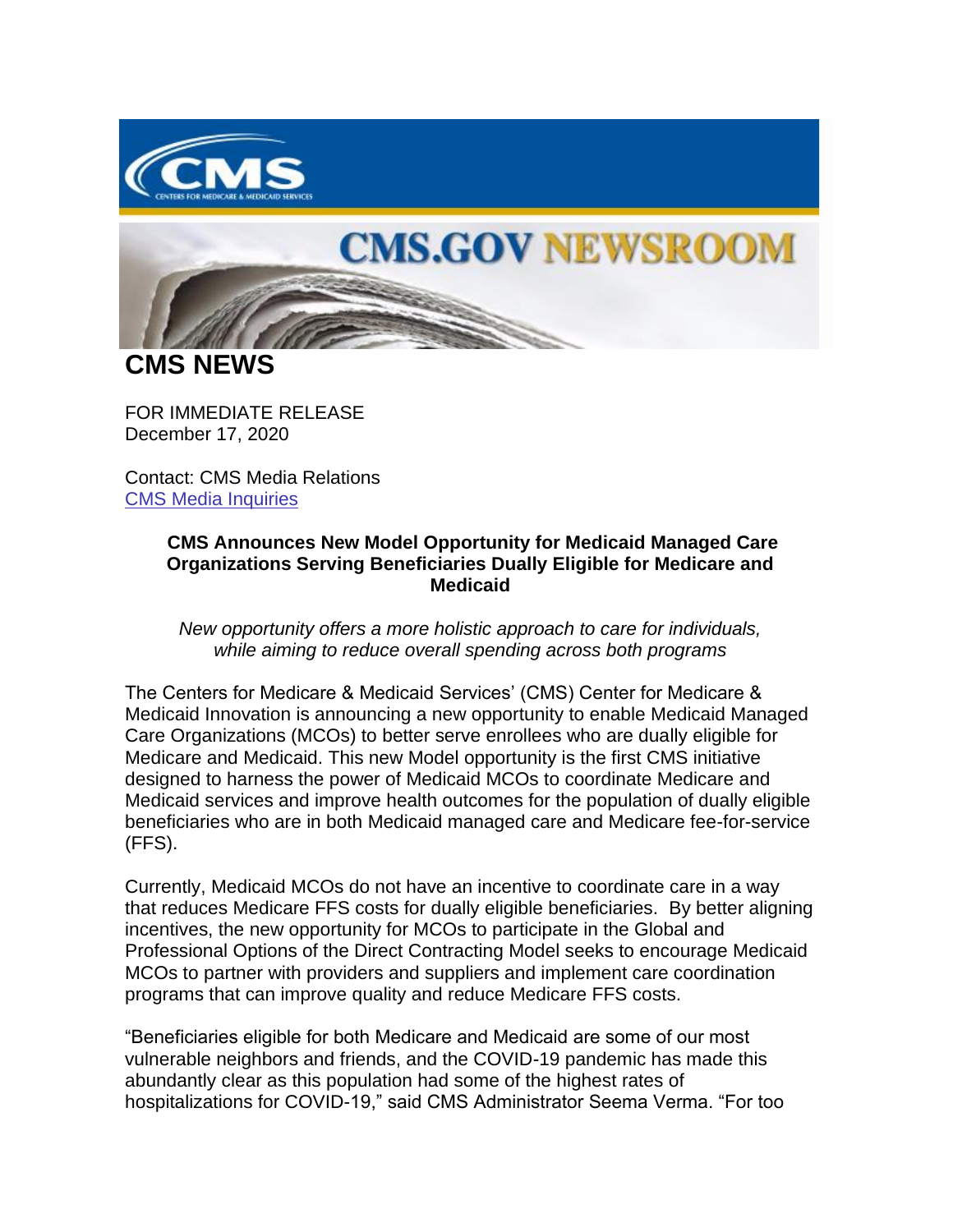long we have struggled to deliver acceptable outcomes for this vulnerable population, but today's model is a game changer. It represents a significant step toward addressing these longstanding issues and ensuring they receive the coordinated care they rightfully deserve."

Some examples of the actions MCOs and their affiliates serving as MCO-based Direct Contracting Entities (DCEs)—organizations that participate in Direct Contracting via a participation agreement with CMS—could take to better serve dually eligible beneficiaries include:

- Establishing processes to connect aligned beneficiaries to a primary care provider, particularly high-value Medicare fee-for-service healthcare providers;
- Risk-stratifying and targeting care coordination resources toward aligned beneficiaries at risk of high Medicare spending;
- Deploying care coordinators or in-home aides who provide Medicaid long term services and supports to also actively promote flu vaccines, preventive screenings, evidence-based falls prevention, and diabetes management activities;
- Having care coordinators or in-home aides who provide Medicaid long term services and supports assist enrollees with managing Medicare-covered medical appointments to help reduce missed treatments;
- Training in-home aides who often cook meals for their clients on meal preparation for individuals with nutrition-sensitive conditions, like diabetes; and
- Entering into value-based purchasing arrangements with nursing facilities that factor in facilities' hospitalization rates.

In 2019, 12.2 million Americans were concurrently enrolled in both Medicare and Medicaid. Dually eligible individuals are an especially high needs population, with 70 percent of dually eligible individuals having three or more chronic conditions and more than 40 percent having at least one mental health diagnosis. These dually eligible individuals must navigate two separate programs for their healthcare: Medicare for the coverage of most preventive, primary, and acute health care services and drugs, and Medicaid for coverage of long-term services and supports, certain behavioral health services, and for help with Medicare premiums and cost sharing. A lack of alignment and cohesiveness between Medicare and Medicaid can often lead to fragmented and episodic care for dually eligible individuals. This can result in reduced quality of care for these individuals as well as increased costs to both the Medicare and Medicare programs. Dually eligible individuals account for approximately 20 percent of all Medicare enrollees, but more than one-third of Medicare costs.

CMS believes that dually eligible individuals can benefit from more integrated systems of care that meet all of their needs — primary, acute, long-term, behavioral, and social — in a high quality, cost-effective manner. This new